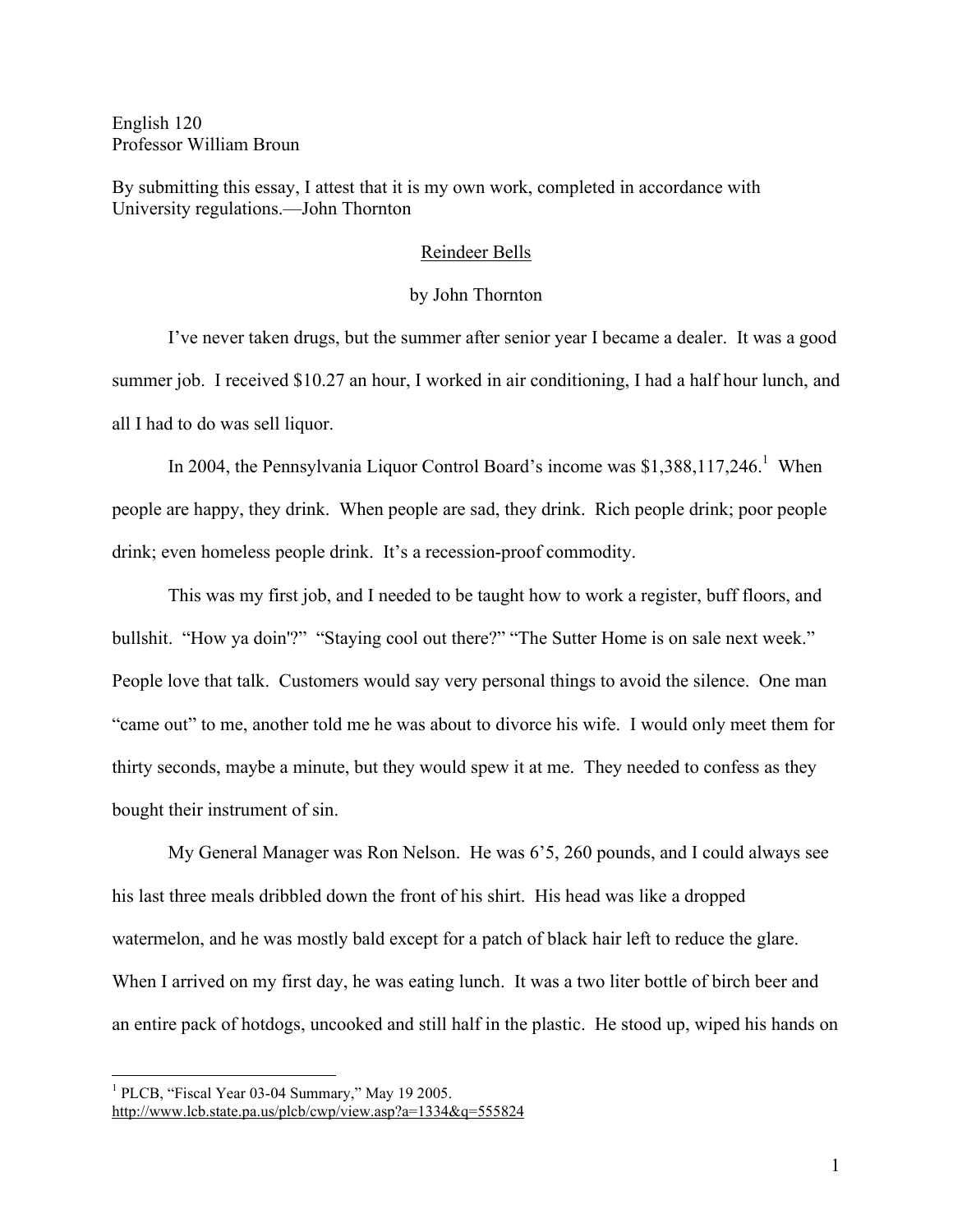his front and welcomed me. His pants stopped four inches above the top of his shoes and were decorated with a variety of dried condiments to match the shirt. "You must be the new clerk. Let's get you on a register." As we walked to the checkout counter, he said, "You're gonna like this job, but let me tell ya' it wears on you. Some customers need this shit, and it's not pretty."

When the door opened, the reindeer bells hanging from the handle alerted me to my first customer. It was a woman in her fifties. "Where's Happy. Is he here? Listen, if you ever have sex in a bathtub of Jello use the green. The red stains real bad…Pint of Jacquin's." I reached behind me and found the cool glass flask. Its contents were clear, at least it wouldn't stain.

I met my other manager the next day. His name was Bill. He was 54. He lived with his mother, and had dated the same woman for the last eighteen years—he dated two for the last six. Every other Monday he went to New York to watch a Broadway musical. Which girl he took, I never asked.

We were open nine to nine, Monday through Saturday. People would peek through the shades at 8:45 AM and bang on the glass at 9:05 PM. Ron would just look at them and laugh. "It's like the Ho Chi Min trail, they just keep coming." Ron had me ring him a bottle of Haller's Whisky once a week. He had between 300 and 400 model trains in his apartment and three tracks weaving in and out of every room. Sometimes I would picture him sitting among his trains and getting shit-faced. Then I would laugh.

…

After a month, I was very good at my job. I could guess what people would buy, vodka, rum, bottled wine, or its bastard offspring, boxed. It often wasn't skill—I had just served them before. In "Groundhog Day" Bill Murray says, "Maybe the real God's not omnipotent. Maybe

2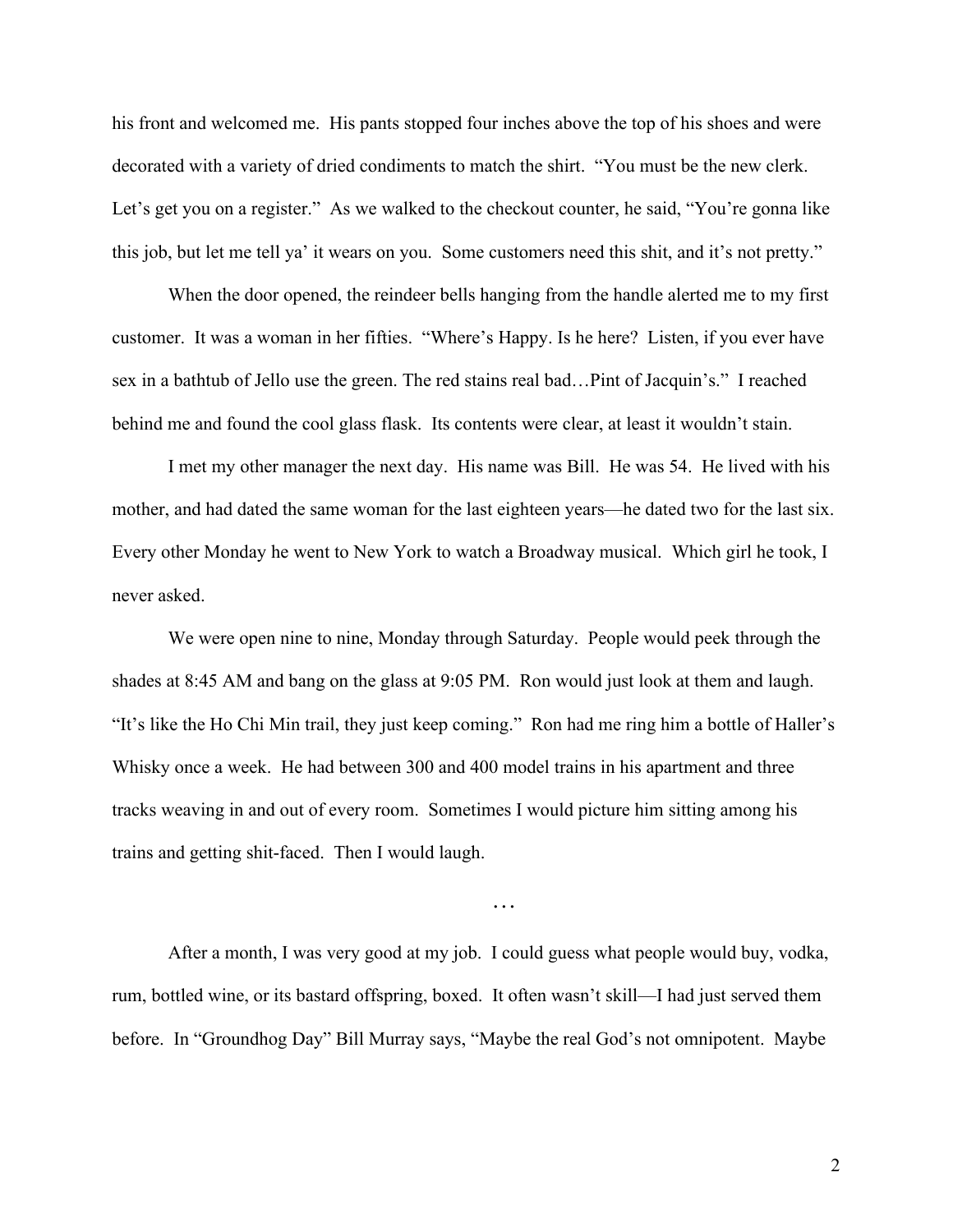he's just been around so long he knows everything." By the end of the summer, I became god of the drink.

Even underage I know more about alcohol than nearly anyone who is allowed to drink it. There are over 50 brands of rum, hundreds of brands of vodka, and hundreds of thousands of wines. Half of our business, however, was only four products: Jacquin's Vodka, Bacardi Light, Captain Morgan's, and Franzia boxed wine. I never heard of boxed wine until that summer. It has an expiration date.

Alcohol is synthetic conscience. It readjusts right and wrong. Until a certain point, it's fun and harmless. In mid-July, I heard reindeer bells. "Hey, I need ten boxed wines. It's not all for me. It's a drinking contest I started, the Tour de Franzia." He was going for his seventh title, the same as Lance.

However, as the months passed, I got to know the people for whom it was no longer fun and harmless. John lived in the house next to the store. He was the first customer that I identified as an alcoholic. He would stretch out in his front yard on a beach towel of a naked brunette. As the summer passed, his Anglo-skin sizzled till it resembled Virginia ham; he was our shop's wooden Indian. From his post he would heckle women to buy him a pint. He was the first to scare me. I have an addictive personality, and I don't want to die.

In early August, two men came in. One was a regular, the other his friend. When they got to the register they didn't have any money and Ron told them they were holding up the line and he would have to void their sale. "Hold on, hold on, I got the money." "I'm sorry sir. You'll have to come back when you have it in your hand." "What the fuck is wrong with you fat man. Ever since we came in here you been givin' us attitude. I ought to whoop your motherfuckin'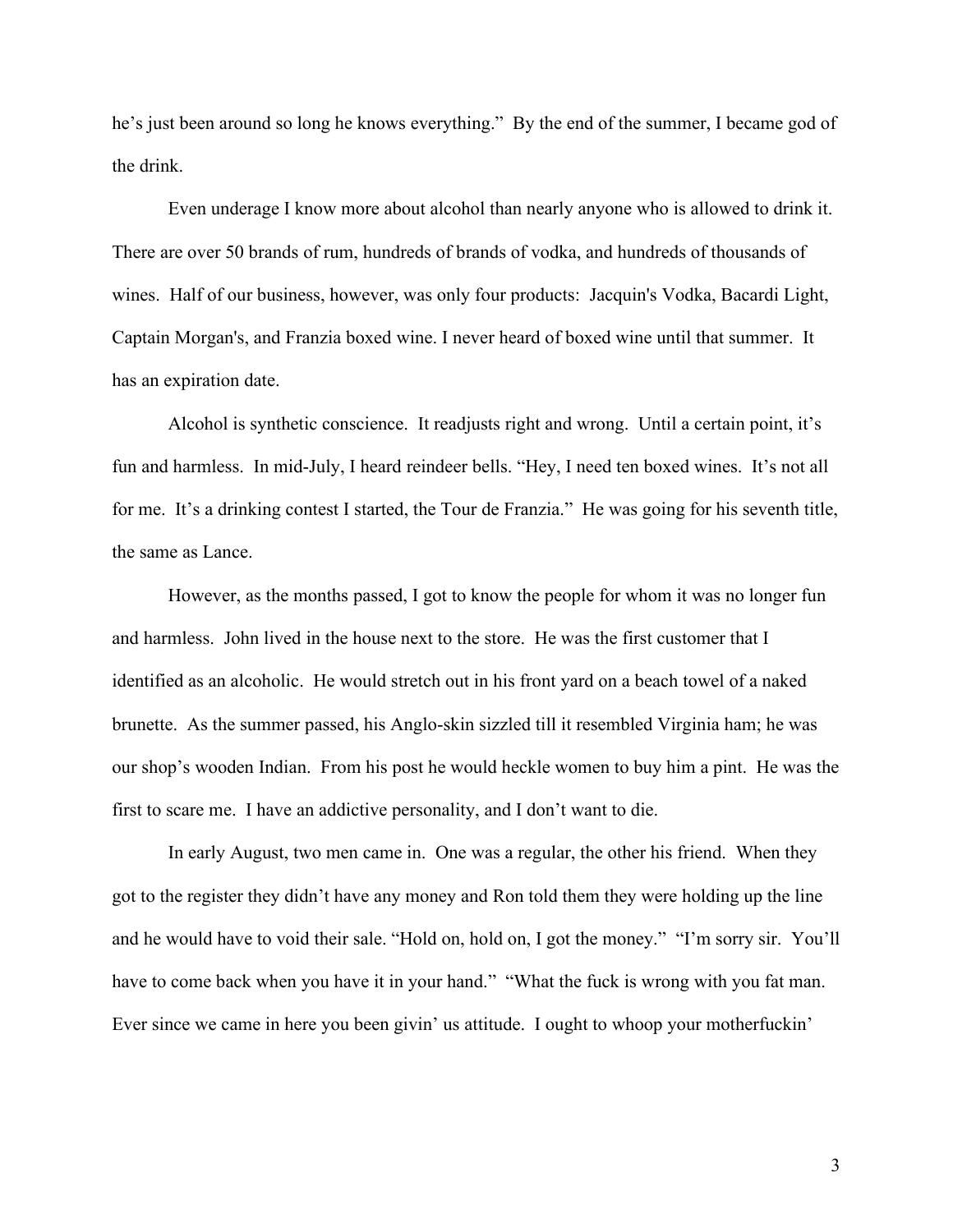ass. All I want is some booze." They returned ten minutes later with the money. They left and Ron laughed, "It's the fuckin' Ho Chi Min Trail."

The comedian Mitch Hedberg said, "Alcoholism is a disease. But it's the only disease you can get yelled at for having." During my last week, before I could hear the reindeer bells I heard, "They know you in here mom. You're worse than my boyfriend. You're an alcoholic." "Shut your mouth. I'm not an alcoholic. I'm a fucking drunk. There's a difference…Alcoholics go to meetings." It was Jello-lady. She came in everyday. I would have the pint next to my register waiting. Some days she looked healthy, other days she would shake. Some days she paid in exact change, four one dollar bills and thirty-three cents, other days she would spill out what looked like the contents of a piggy bank, say "It's all there," and leave. It was disturbing to see a person disintegrate, to see them become an urge.

I had an image of who an alcoholic was. An alcoholic was a man. He was forty-two, unemployed, and his name was Jim or John. He was belligerent when drunk and uncomfortablelooking when not. There are fourteen million alcoholics in this country, roughly one in thirteen adults.<sup>2</sup> They can't all be Jims and Johns. An alcoholic may be a wino or a welfare mother, but they have also been writers, presidents, and pastors. They just have the taste in their mouths.

On my last day, the reindeer bells brought in Leanne. "Hey Honey. How ya doing today." She'd buy two bottles of Great Western Champagne. She came in everyday to buy two bottles. "I know you saw me in here yesterday, but I won't be in tomorrow. I know. I've been so bad." Leanne had tried to stop drinking, but like 90% of all recovering alcoholics<sup>3</sup> she relapsed. Twelve steps is more work than three: twist, pour, and drink. Leanne may be the only alcoholic in the world who drinks exclusively champagne. I'm proud that she came into my

<sup>&</sup>lt;sup>2</sup> "What is Alcoholism," NIAAA. 11 October 2005. http://www.aarecovery.com/alcoholism.html  $\frac{3}{4}$  "Relapse and Craving," NIAAA. October 2000. http://pubs.niaaa.nih.gov/publications/aa06.htm